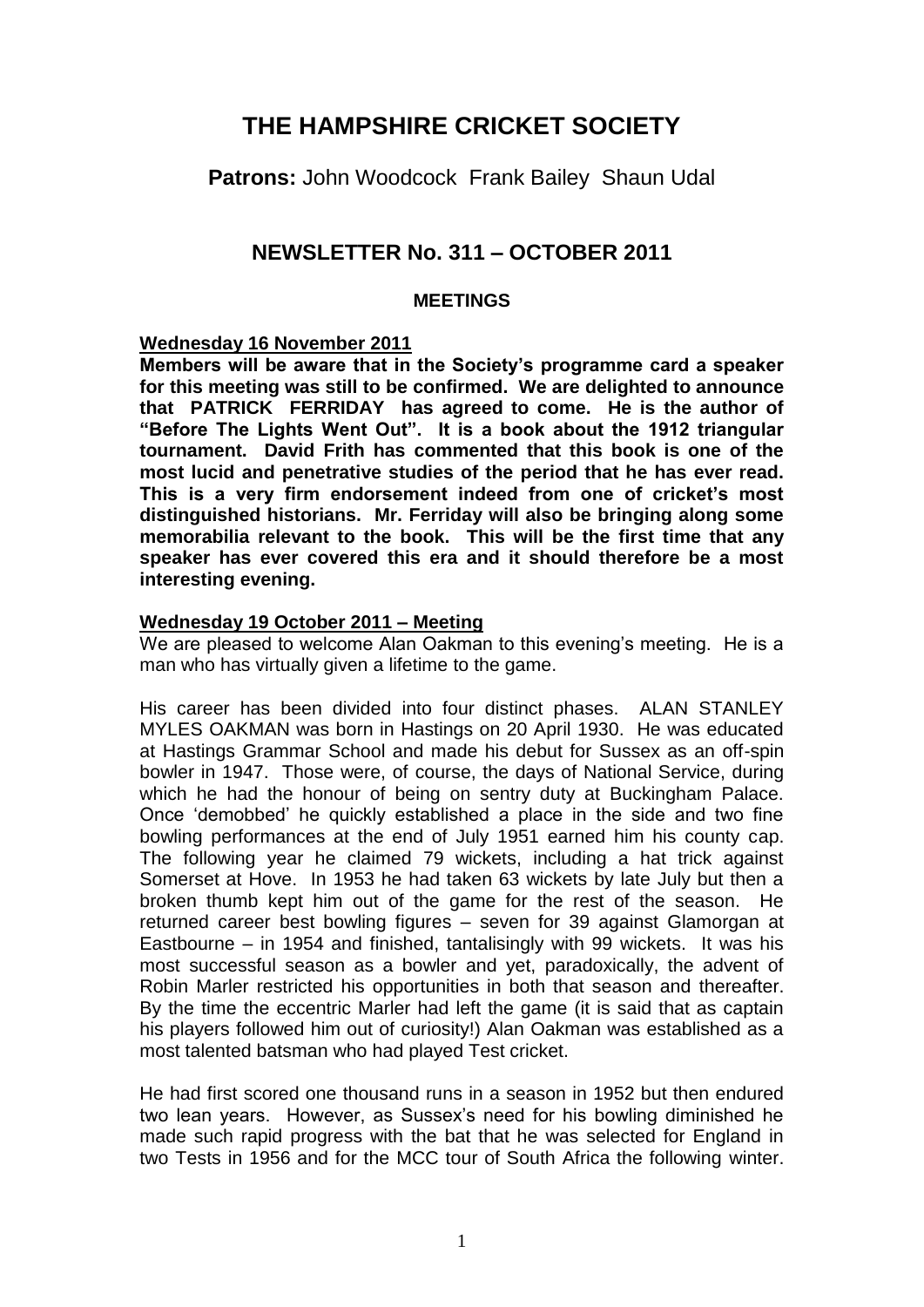These were the highest points of his playing career. He earned a permanent place in cricket history with five catches in Jim Laker's leg trap at Old Trafford.

However, despite a fluent 150 for the MCC against Orange Free State at Bloemfontein, a back injury prevented him from revealing his best form on tour and, crucially, virtually wiped out the whole of the 1957 season. He never came close to Test selection again but continued to give Sussex marvellous service as an opening batsman and prehensile close fielder. His height and reach made him a formidable close catcher, particularly at slip. He held over fifty catches in both 1958 and 1959. His best season with the bat was in 1961 when he amassed 2,307 runs (avge. 36.61) and made his highest score – 229 not out against Nottinghamshire at Worksop. In all, he passed one thousand runs in a season on nine occasions.

Towards the end of his career Sussex had need of his bowling again to provide much needed variety to a predominantly seam attack. He responded by taking over fifty wickets in 1963, 1965 and 1966. He also continued to score useful runs.

When he left the game in 1968 he had played 497 matches for Sussex, scored 20,117 runs (avge. 26.09), taken 707 wickets (avge. 27.16) and held 561 catches. These are figures that speak for themselves. In all first-class cricket his figures were 21,800 runs (avge. 26.17), 736 wickets (avge. 27.63) and 594 catches.

Other highlights were a tour to the West Indies with E.W. Swanton's team in 1955-56 and an appearance for the Players v Gentlemen in 1956.

After a year as a first class umpire in 1969 he entered the fourth phase of his career as Warwickshire's Chief Coach.

This is Alan Oakman's second visit to the Society. He last spoke on 24 February 1988 in Winchester, when his address was much enjoyed by all. He is currently president of Sussex Cricket society.

#### **Wednesday 14 September 2011 – Report**

This year's beneficiary Nic Pothas entertained a good-sized Rose Bowl audience with an account of his career in cricket. His father, who had obtained a PhD in engineering, majored on football and basketball. His mother was an ex air hostess who spoke seven languages and played tennis. His family has a heritage of being long-lived. His grandmother is now 103 years old. His father instilled a high work ethic. At one stage, our speaker had to assimilate his university studies, cricket practice and working for his father – all at the same time.

He was brought up in a deprived area of Johannesburg. The legacy was that he felt his face never fitted with the South African selectors. It was after being overlooked whilst Mark Boucher was struggling for form and fitness over a prolonged period that he decided to leave South Africa and play elsewhere. His career until that point had been quite an adventure. He played for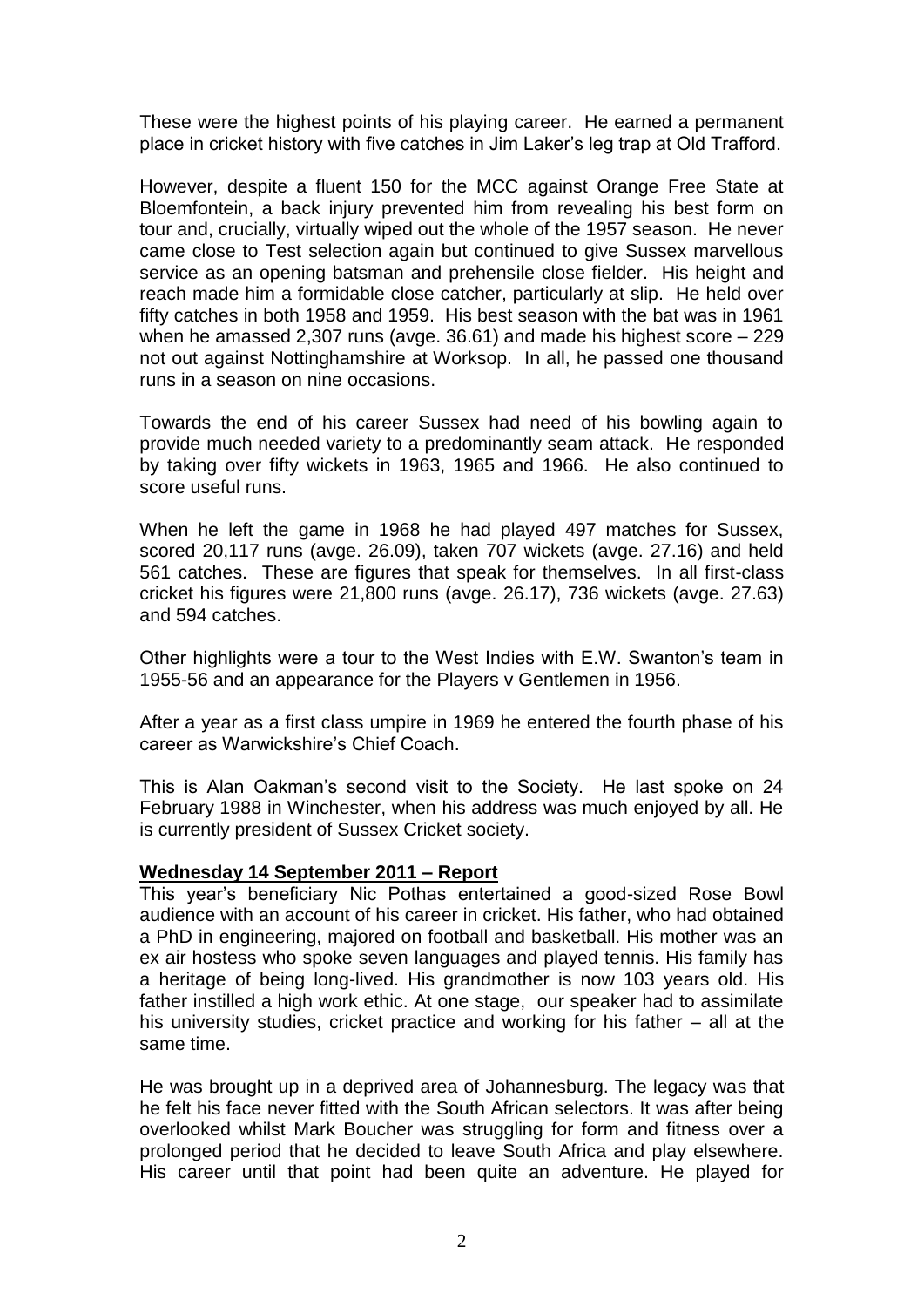Transvaal primary schools as a leg-spinner. He played premier league men's cricket at fourteen years old. It was a hard school and he grew up quickly. He was signed by Transvaal, where Neil Mackenzie's father was Convenor of Selectors, at the age of 18 as a seamer. He did not keep wicket until a year later. His rise to the international scene was a 'keeper therefore was a meteoric one.

He had twice played in England before joining Hampshire. He played club cricket in 1994. It was a great experience. He could pick up games virtually at will but he had to work hard off the field. He learned life skills such as cooking, cleaning and washing clothes. At his club, he worked at the bar and helped prepare the wicket. He became even more independent. He then returned in 1996 representing South Africa A. In their side was Jacques Kallis, Herschelle Gibbs and Paul Adams. He also toured Sri Lanka in 1998, and headed the tour averages. On his return, he scored two centuries against the touring West Indians, the only man to do so. He was by now vice-captain of South Africa A, the skipper being Dale Blenkenstein.

His call up to the South African side for a one-day series in Singapore (see previous Newsletter) involved several air journeys of thousands of miles. He had gone to the U SA to play baseball. He mentioned earlier that he played cricket for enjoyment whilst developing interests elsewhere. When the call came he had to fly home to South Africa, then to the West Indies where the first team were playing and then on to Singapore.

He signed for Hampshire because Jimmy Cook was coach, as well as being his hero for his batting exploits in South Africa and England. His arrival coincided with Hampshire transferring to the Rose Bowl. He had to reinvent his technique on the newly laid wickets which were still settling down and proving difficult. These wickets hastened the end of the careers of Jason Laney, Giles White and Will Kendall. (Editor's note: he could have added Derek Kenway). He worked out a technique to play on leg stump. Later with Kevin Pietersen, he developed a method to play spin bowling in front of his pads where turn was slow and bounce was low. He also found county cricket generally a 'fantastic' learning experience. Early on in the summer, the wickets favour swing and seam bowlers. Batsman then generally cash in on flat wickets in mid-summer. In the late season, batsmen have to counter spin bowling.

Hampshire's relegation had been confirmed in the hours prior to his address and he concluded by giving his thoughts on playing in Division 2. A different ball, which swings prodigiously early on, is used. Teams are not as strong and if Hampshire are to return to Division 1 quickly then they need to get on a roll immediately.

It was a spellbinding talk. It included a virtual Who's Who of South African cricket, friendships with players from all countries in the world of cricket and insights into his Hampshire team mates. It also embraced a fascinating account of the post-Apartheid cricket world in South Africa, particularly the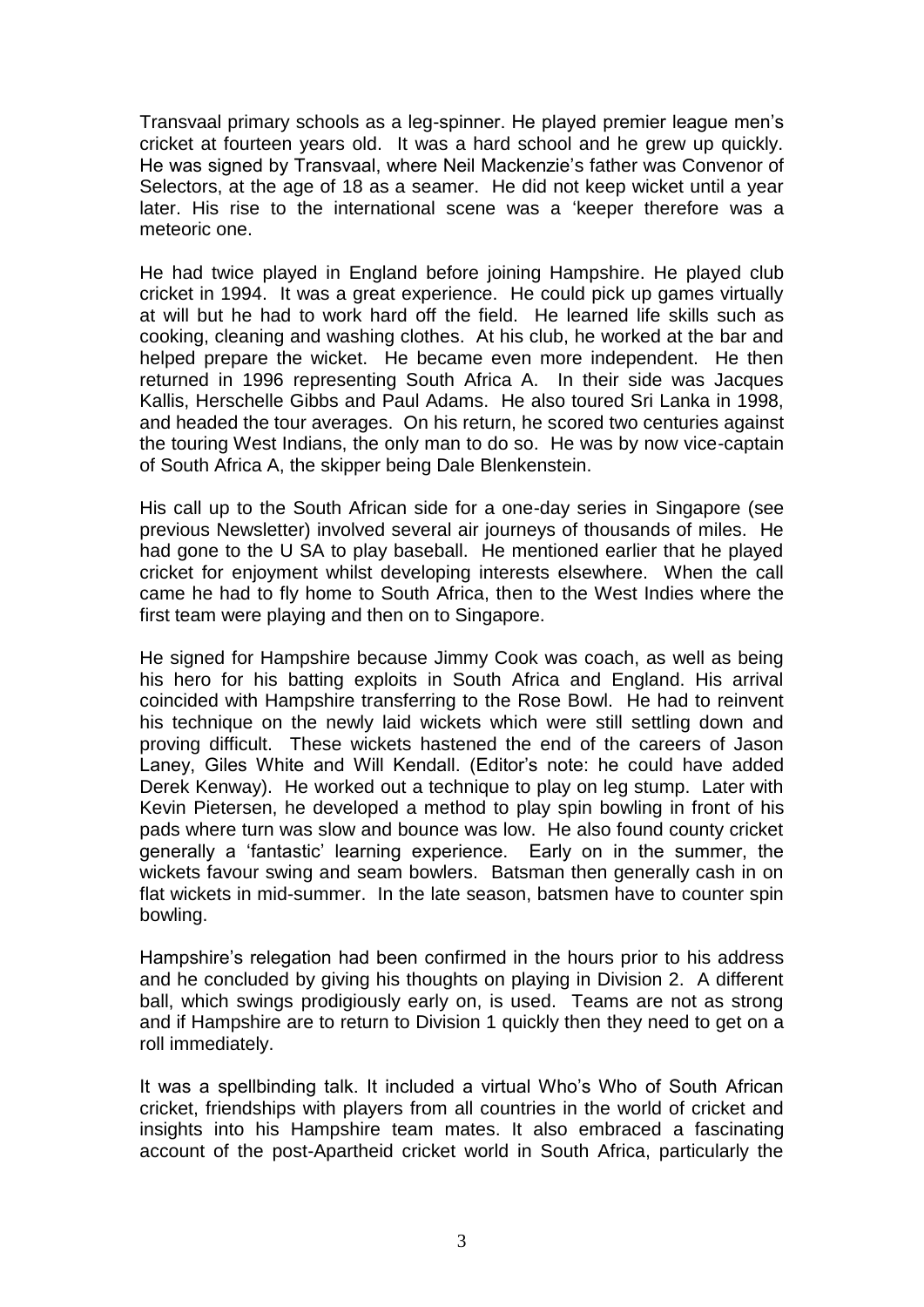financial and social implications of positive discrimination in the selection of sides/squads in provincial cricket.

Nic Pothas came across as a great team man and an individual who is straightforward, very honest, positive and intelligent. He also talks very fast! He delivered his address with scarcely a break or hesitation, and without notes. It was a wonderful start to the Society's 'season'.

The above report was compiled immediately after Nic Pothas' address. The press confirmed two days later that Hampshire would not be renewing his contract.

# **HAMPSHIRE'S VETERANS**

At the time of writing, NEIL McCORKELL is the longest lived first-class cricketer. He was born in Portsmouth on 23 March 1912. After his Hampshire career (1932 – 1951) he moved to Johannesburg to work as a coach. He still lives there. An appreciation of a very fine wicket-keeper and a batsman good enough to open the innings regularly will appear in a future newsletter.

Leo Harrison is currently 89 years old. He was born in Mudeford on 5 June 1922 and still lives there. He made his debut just prior to the second World War and he played his last match for the County in 1966. He succeeded Neil McCorkell as Hampshire's regular wicket-keeper.

Sandwiched between the two wicket-keepers is John Manners. He is 97 years old, being born in Exeter on 25 September 1914. His career was a most interesting one. He made his Hampshire debut in 1936 when he played in the last four matches of the summer. He was at the wicket when Philip Mead played his last match. His next appearance was not until August 1947. He marked the occasion by scoring 121 against Kent at Canterbury. It was therefore almost eleven years since his first four appearances. He was a naval officer who saw active service and was awarded the Distinguished Service Cross in the Second World War. He made his final two appearances for the County in 1948, though he continued to play very successfully for the Combined Services.

The only centenarian among Hampshire cricketers is E.A.English, who played 18 matches for the County between.1898 and 1901. He died in September 1966 at the age of 102 years and 248 years old.

# **GOODBYE TO MICHAEL LUMB AND DOMINIC CORK**

It was announced in August that MICHAEL LUMB would be joining Nottinghamshire in 2012. He will probably be most remembered as the batsman who set the gold standard for the County in Twenty20 cricket. He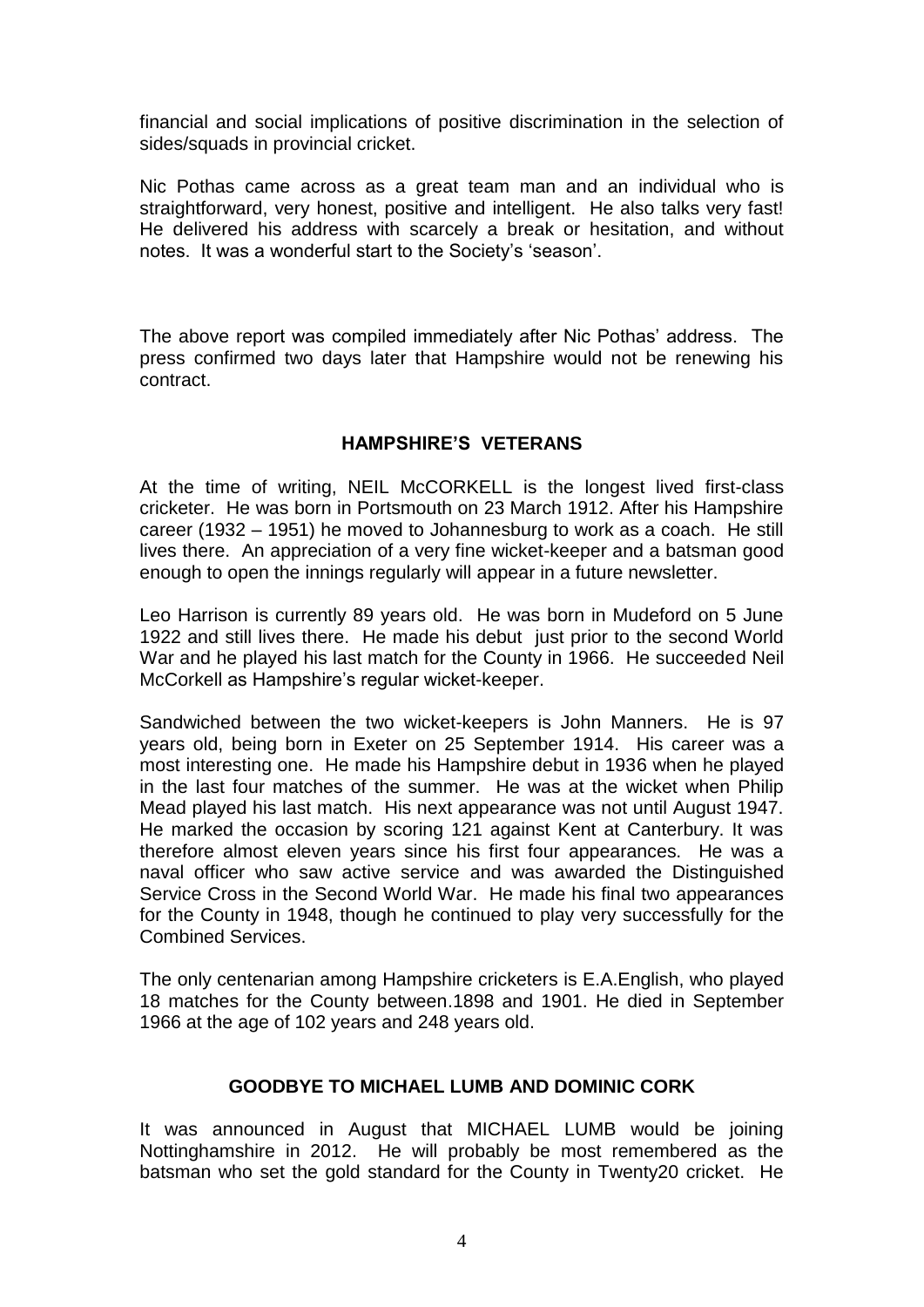played fearlessly as he scored Hampshire's first century in the seventh year of the Competition in 2009. He raced to 124 not out off only 69 balls against Essex at the Rose Bowl. His form that season was to have both a positive and negative impact on the South African born left-hander's career. It lead to a contract with the Rajasthan Royals in the Indian Premier League, from where he was propelled into the England squad for their successful World Cup T20 campaign in the West Indies. However, on his return to county cricket in the summer of 2010 he often looked distracted, probably due to fatigue, and was eventually dropped from both the T20 and the side in the Championship. It was the supreme irony that he was omitted during the later stages of the County's memorable T20 triumph.

When he did return to the team in first-class cricket, he batted soundly and with increasing confidence, culminating in a glorious 158 against Durham at Basingstoke. The Durham bowling attack was rendered impotent as he and Michael Carberry (162) did virtually as they pleased in an exhibition of calculating batsmanship. They added 314, seven runs shy of the County's highest third wicket partnership. However, in another twist of fate, an injury incurred in the next match at Taunton put him out of the side for the rest of the season. He then kicked his heels for virtually the whole of the ensuing IPL season before yet another injury, sustained in a pre-match football warm up at Hove, brought his career with Hampshire to a close. It seemed as if the Fates determined the destiny with the County.

He played for Hampshire in two Lord's finals. In the first, against Durham in 2007, he was dismissed for a golden duck. The second, however, was memorable for a more positive reason as he (38) and Jimmy Adams (55) launched Hampshire's victory drive against Sussex two years later with an opening partnership of 93. It was in 2009 that he recorded his best score for Hampshire in first-class cricket, with 219 against his new club Nottinghamshire at Trent Bridge.

He played in 54 first-class matches for the County scoring 2,997 runs (avge. 36.54), including four centuries.

DOMINIC CORK has left Hampshire having enjoyed a wonderful Indian Summer to his career. He certainly knew how to make an impact. He took four for ten on his first appearance for Hampshire against Worcestershire at the Rose Bowl. This included a spell of three wickets in four balls. Later on in the summer he claimed five for 14, as well as 43, against the same County which set Hampshire on their way to a ten wicket victory. It was in that year that his opening spell against Sussex in the Friends Provident (FP) Trophy Final at Lord's, where he took three early wickets, paved the way for Hampshire's eventual triumph. He then captained the side in the nail-biting FP Twenty20 final success at the Rose Bowl last year. His final over in the Somerset innings, in which he conceded only five runs, but more importantly, put the big-hitting Kieron Pollard out of the game, was crucial. He then captained the County to the cusp of another T20 Final appearance last